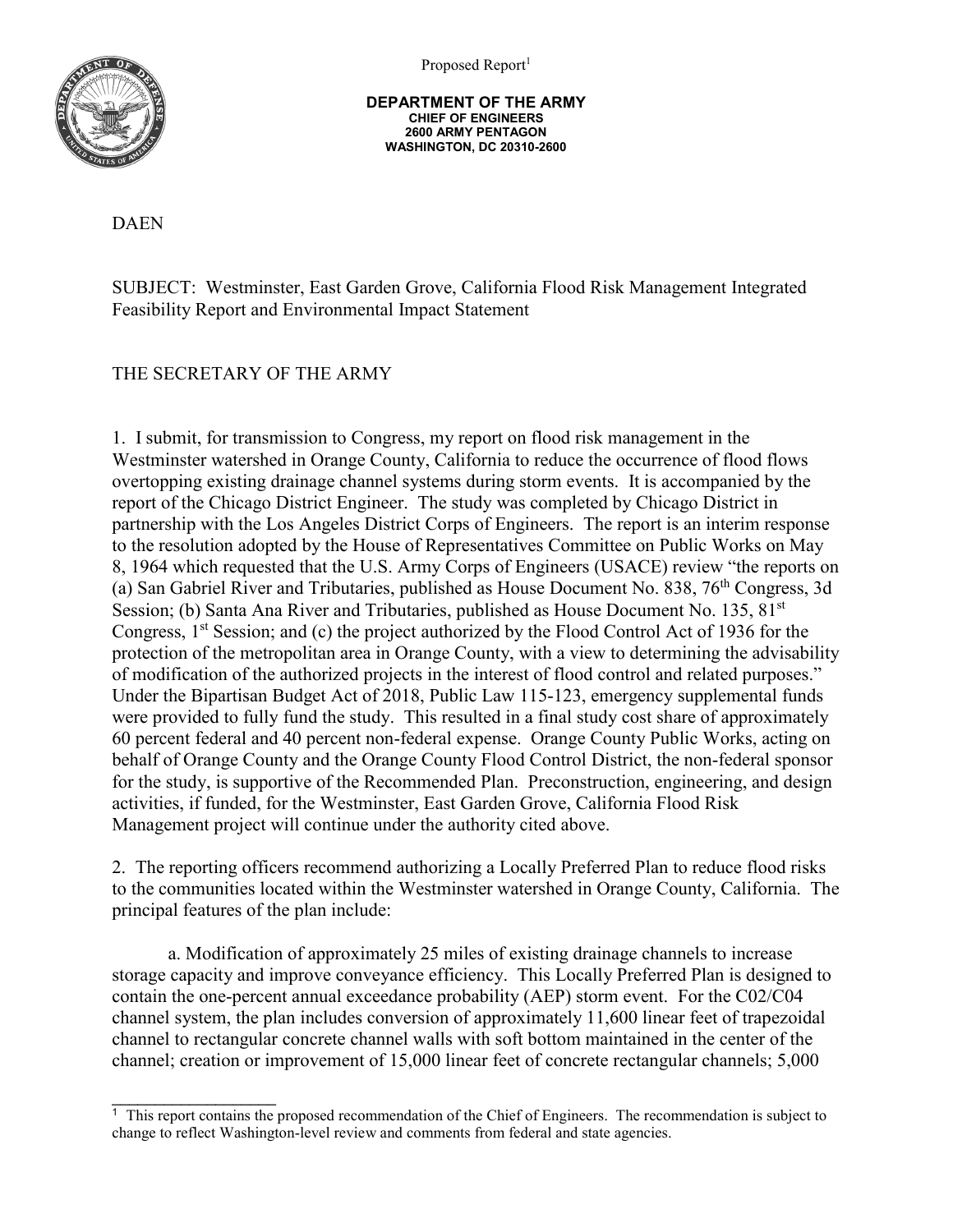linear feet of paving existing trapezoidal channels; and creation of a 7,500 linear foot diversion channel near the Westminster Mall along an abandoned U.S. Navy rail line and Edwards Street. Additionally, approximately 9,000 linear feet of sheet pile will be installed with subsequent excavation of the existing toe along the south bank of the marine-influenced C02 channel, preserving and expanding soft bottom habitat through this reach. For the C05/C06 channel system, the project includes conversion of approximately 25,000 linear feet of trapezoidal channel to rectangular concrete channel; 2,300 linear feet of paving existing trapezoidal channels; installing steel sheet pile channel walls in 14,500 linear feet of channel while preserving soft bottom marine influenced habitat at the downstream end of the system; and installing up to 40,000 linear feet of one-foot to two-foot floodwalls for reaches that do not contain the one-percent AEP event within the canal after conversion to a concrete rectangular channel. In addition to in-channel work, the Locally Preferred Plan includes replacement of 43 different roadway crossings, and replacement of pedestrian channel crossings. The plan includes removing impediments to flows in the canals to reduce time that water is retained in the canals.

b. Widening the restriction at Warner Avenue Bridge to improve conveyance in Outer Bolsa Bay as well as the hydraulic efficiency of the downstream reaches of the C05 Channel. It will also compensate for increased flow volumes that result from increased conveyance capacity in the channels. Widening of the channel in Outer Bolsa Bay would also require a pedestrian bridge at the Bolsa Chica Conservancy to be replaced.

c. Tide gate removal on the C05 Channel to improve flow conditions through the lower reaches of the channel. The existing tide gates leak and allow saltwater habitat to exist upstream, making replacement of the tide gate structure unnecessary. However, the current tide gates includes vehicle access across it. Therefore a replacement bridge structure will be installed at this location to allow for continued access for pedestrians, maintenance, and emergency response.

3. Orange County and Orange County Flood Control District, as administered by Orange County Public Works, is the non-federal cost-sharing sponsor for all features. Based on Fiscal Year 2020 price levels, the estimated total first cost of the recommended plan is \$1,224,598,000. The federal share of the project first cost is estimated at \$314,506,000, which equates to 65 percent of the first cost of \$483,856,000 of the identified National Economic Development Plan. The nonfederal share is estimated at \$910,092,000 which equates to the sum of \$169,350,000 (35 percent of the first cost of the identified National Economic Development Plan) plus \$740,742,000 (100 percent of the additional cost of the recommended Locally Preferred Plan). The non-federal costs include the value of lands, easements, rights-of-way, relocations and dredged or excavated material disposal areas estimated at \$4,257,000. The total costs include \$7,813,000 for compensatory mitigation. Orange County Public Works would be responsible for operation, maintenance, repair, replacement and rehabilitation (OMRR&R) of the project after construction, a cost currently estimated at \$135,000 per year. In addition to the above, Orange County Public Works would be fully responsible for performing the investigation, cleanup, and response of hazardous materials on the project sites. Currently, no hazardous material work is anticipated.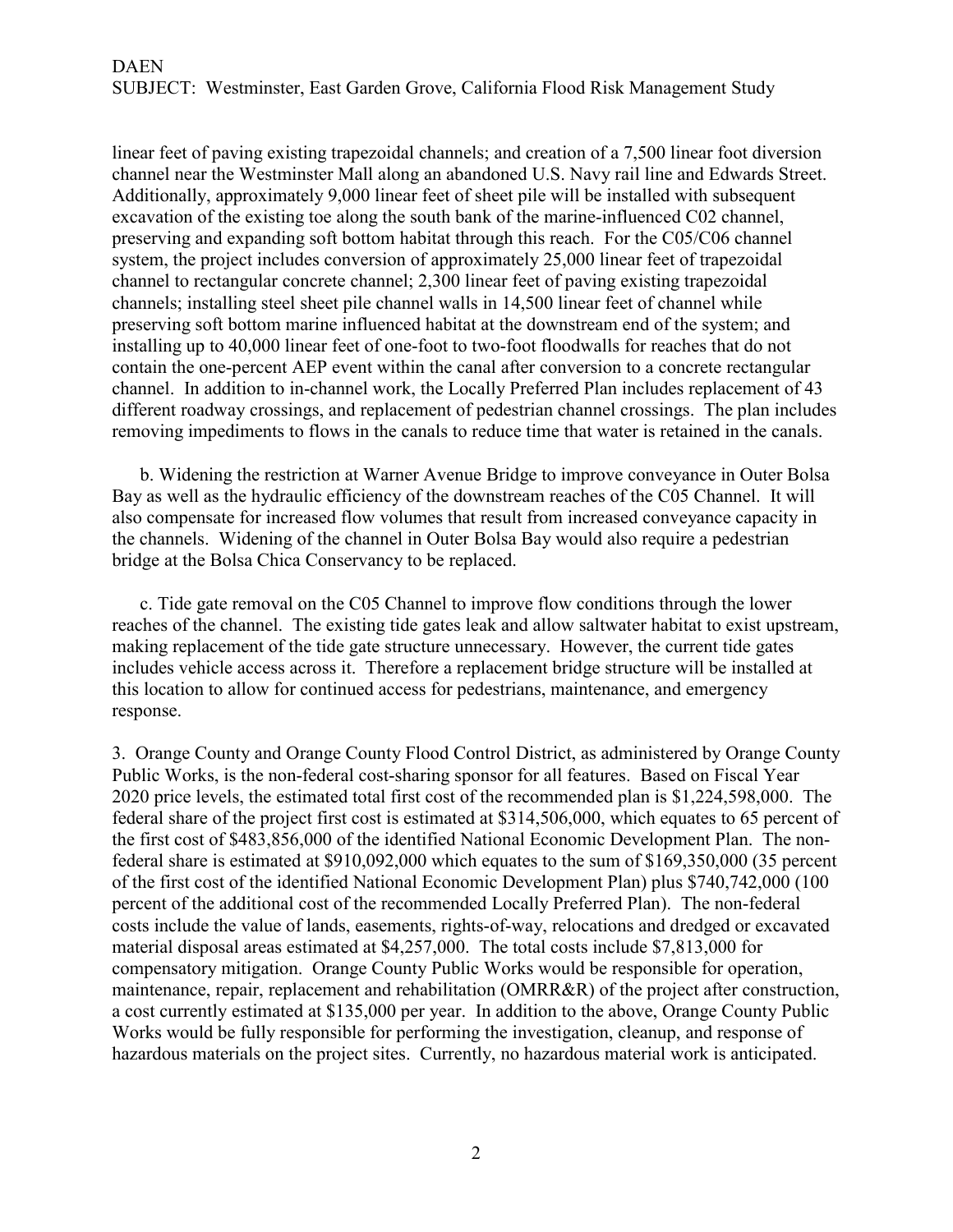4. Based on a 2.75 percent discount rate and a 50-year period of analysis, the total equivalent average annual costs of the project are estimated to be \$58,211,000, including OMRR&R. All project costs are allocated to the authorized purpose of flood risk management. The recommended plan reduces expected annual damages by over 99 percent relative to the without project conditions. In addition, the annual probability of flooding in the highest risk areas is reduced from over 50 percent to less than one percent. Average annual benefits are estimated to be \$116,255,000, with a benefit-to-cost ratio of approximately 2.0 to 1.

5. An environmental impact statement was prepared in accordance with the National Environmental Policy Act. The Recommended Plan has been designed to minimize environmental impacts while maximizing future safety and economic benefits to the community. Mitigation is required due to unavoidable temporary or permanent environmental impacts to eelgrass, wetlands, and special status species. Mitigation includes a combination of in-kind and out-of-kind eelgrass mitigation, enhancement of the muted tidal pocket at the Bolsa Chica Ecological Reserve, and increasing the resiliency of existing California Least Tern nesting islands located at the Bolsa Chica Ecological Reserve to future sea level rise. A Biological Opinion for potential impacts to green sea turtles and their habitat has been received.

6. The study report fully describes flood risks in the Westminster watershed and describes residual risk. Flood damages from fluvial flooding will not be totally prevented, only reduced. The residual risks have been communicated to the non-federal sponsor, and they understand and agree with the analysis. Several public information meetings were organized to discuss the study and gain feedback that was incorporated into the study.

7. In accordance with the Corps guidance on review of decision documents, all technical, engineering and scientific work underwent an open, dynamic and rigorous review process to ensure technical quality. This process included District Quality Control review, Agency Technical Review, Independent External Peer Review (IEPR) (Type I), and Corps Headquarters policy and legal compliance review. All comments from the above referenced reviews have been addressed and incorporated into the final documents. Overall, the reviews have resulted in improvements to the quality of the feasibility analyses supporting the recommended plan. Incorporation of review recommendations resulted in expanded narratives and plan evaluations in plan formulation. Recommended improvements better support the decision-making process in the plan evaluation and selection. A safety assurance review (Type II IEPR) will be conducted during the implementation phase of the project.

8. Washington-level review indicates that the project recommended by the reporting officers is technically sound, environmentally and socially acceptable, and economically justified. The plan complies with all essential elements of the 1983 U.S. Water Resources Council's Economic and Environmental Principles and Guidelines for Water and Land Related Resources Implementation studies and complies with other administrative and legislative policies and guidelines. Also, the views of interested parties, including federal, state, and local agencies have been considered.

9. I concur in the findings, conclusions, and recommendations of the reporting officers. Accordingly, I recommend that the selected plan (the Maximum Channel Modifications Plan) to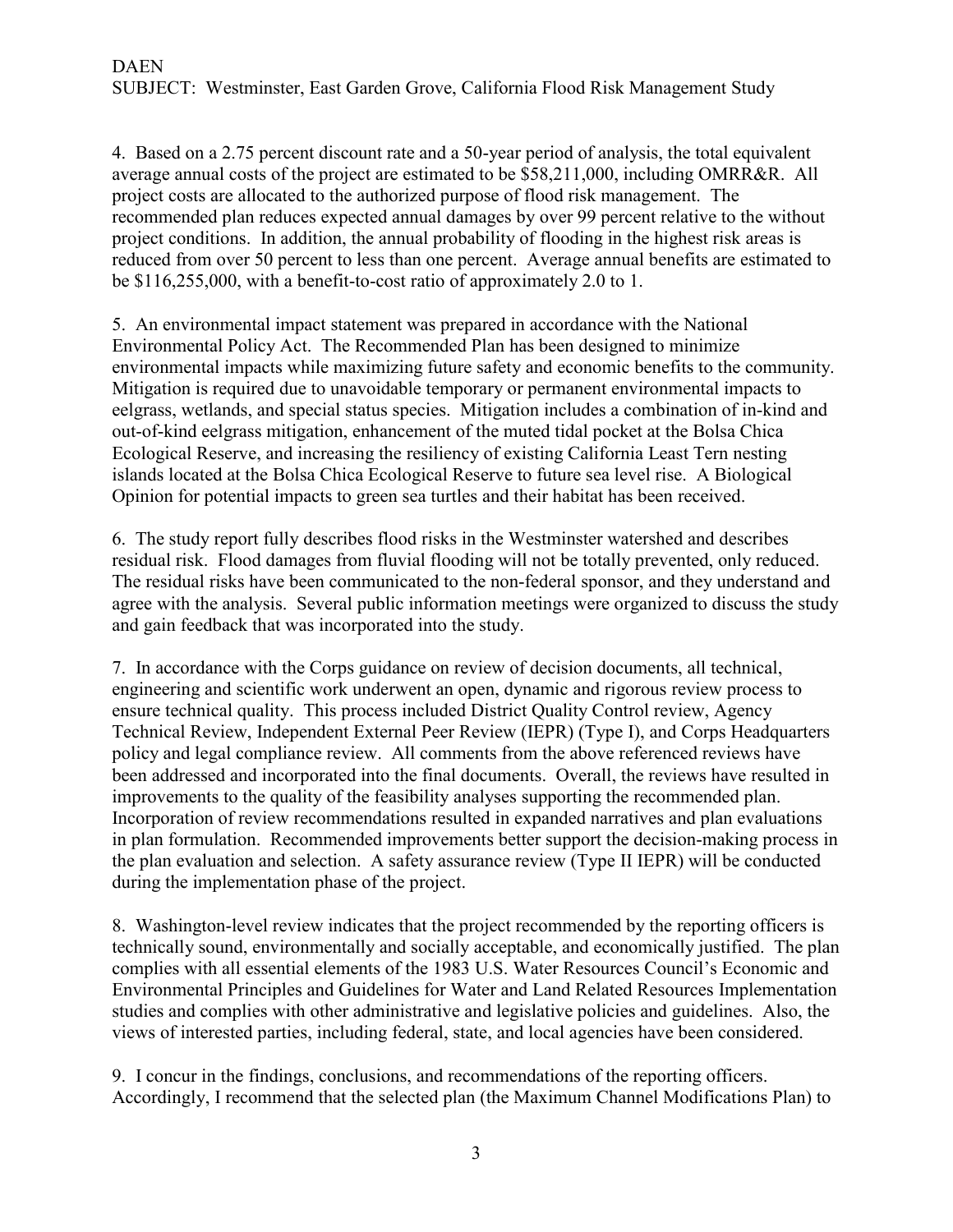reduce flood risks in the Westminster watershed, Orange County, California be authorized for implementation, as a federal project, with such modifications thereof as in the discretion of the Chief of Engineers may be advisable. My recommendation is subject to cost sharing, financing, and other applicable requirements of federal laws and policies. The cost of the Locally Preferred Plan recommended in this report will be cost shared in accordance with Section 103 of the Water Resources and Development Act of 1986, as amended (33 U.S.C. 2213), consisting of: a minimum non-federal share of 35 percent, not to exceed 50 percent, of project first costs of the identified National Economic Development Plan; and in addition a non-federal share of 100 percent of the additional cost of the Locally Preferred Plan increment above the identified National Economic Development Plan. Applying these requirements, the federal portion of the estimated total first cost is estimated to be \$314,506,000 and the non-federal portion is \$910,092,000. Federal implementation of the recommended plan would be subject to the nonfederal sponsor agreeing to comply with applicable federal laws and policies, including but not limited to:

a. Provide the non-federal share of project costs, including a minimum of 35 percent, but not to exceed 50 percent, of the costs of the identified National Economic Development Plan, and 100 percent of the costs of Locally Preferred Plan increment, as further specified below:

(1) Provide 35 percent of the design costs in accordance with the terms of a design agreement entered into prior to commencement of design work;

(2) Provide, during construction, a cash contribution of funds equal to 5 percent of the National Economic Development Plan costs;

(3) Provide all lands, easements, and rights-of-way, perform or ensure the performance of all relocations, and provide relocation assistance, as determined by the Federal Government to be required for the initial construction or the operation and maintenance of the project, all in compliance with applicable provisions of the Uniform Relocation and Assistance and Real Property Acquisition Policies Act of 1970, as amended (42 U.S.C. 4601-4655) and the regulations contained in 49 C.F.R. Part 24;

(4) Provide, during construction, any additional funds necessary to make its contribution equal to at least 35 percent of the National Economic Development Plan costs;

(5) Provide 100 percent of the costs of the Locally Preferred Plan increment;

b. For as long as the project remains authorized, operate, maintain, repair, rehabilitate, and replace the project, or functional portions of the project at no cost to the Federal Government, in a manner compatible with the project's authorized purposes and in accordance with applicable federal laws and regulations and any specific directions prescribed by the Federal Government;

c. Inform affected interests, at least annually, of the extent of protection afforded by the project; participate in and comply with applicable federal floodplain management and flood insurance programs; comply with Section 402 of the Water Resources Development Act of 1986,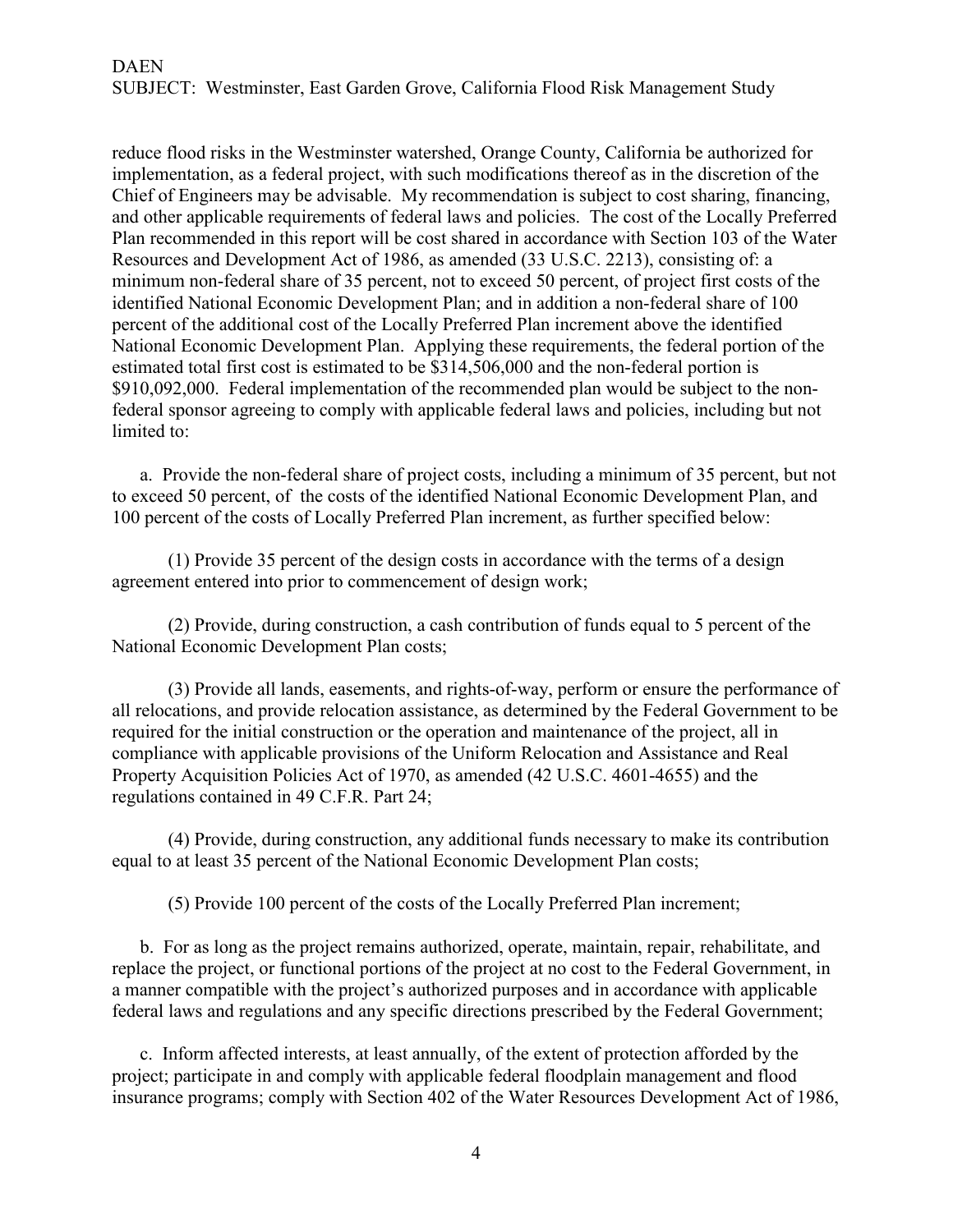## DAEN SUBJECT: Westminster, East Garden Grove, California Flood Risk Management Study

as amended (33 U.S.C. 701b-12); and publicize floodplain information in the area concerned and provide this information to zoning and other regulatory agencies for their use in adopting regulations, or taking other actions, to prevent unwise future development and to ensure compatibility with protection levels provided by the project;

d. Prevent obstructions or encroachments on the project (including prescribing and enforcing regulations to prevent such obstructions or encroachments) such as any new developments on project lands, easements, and rights-of-way or the addition of facilities that may reduce the level of protection the project affords, hinder operation and maintenance of the project, or interfere with the project's proper function;

e. Give the Federal Government a right to enter, at reasonable times and in a reasonable manner, upon property that the non-federal sponsor owns or controls for access to the project for the purpose of completing, inspecting, operating, maintaining, repairing, rehabilitating, or replacing the project;

f. Hold and save the United States free from all damages arising from the construction, operation, maintenance, repair, rehabilitation, and replacement of the project, except for damages due to the fault or negligence of the United States or its contractors;

g. Perform, or ensure performance of, any investigations for hazardous substances that are determined necessary to identify the existence and extent of any hazardous substances regulated under the Comprehensive Environmental Response, Compensation, and Liability Act (CERCLA), Public Law 96-510, as amended (42 U.S.C. 9601-9675), that may exist in, on, or under lands, easements, or rights-of-way that the Federal Government determines to be required for construction, operation, or maintenance of the project. However, for lands that the Federal Government determines to be subject to the navigation servitude, only the Federal Government shall perform such investigations unless the Federal Government provides the non-federal sponsor with prior specific written direction, in which case the non-federal sponsor shall perform such investigations in accordance with such written direction;

h. Assume, as between the Federal Government and the non-federal sponsor, complete financial responsibility for all necessary cleanup and response costs of any hazardous substances regulated under CERCLA that are located in, on, or under lands, easements, or rights-of-way that the Federal Government determines to be required for construction, operation, or maintenance of the project, and;

i. Agree, as between the Federal Government and the non-federal sponsor, that the nonfederal sponsor shall be considered the operator of the project for the purpose of CERCLA liability, and to the maximum extent practicable, operate, maintain, repair, rehabilitate, and replace the project in a manner that will not cause liability to arise under CERCLA.

10. The recommendations contained herein reflect the information available at this time and current departmental policies governing formulation of individual projects. These recommendations do not reflect program and budgeting priorities inherent in the formulation of a